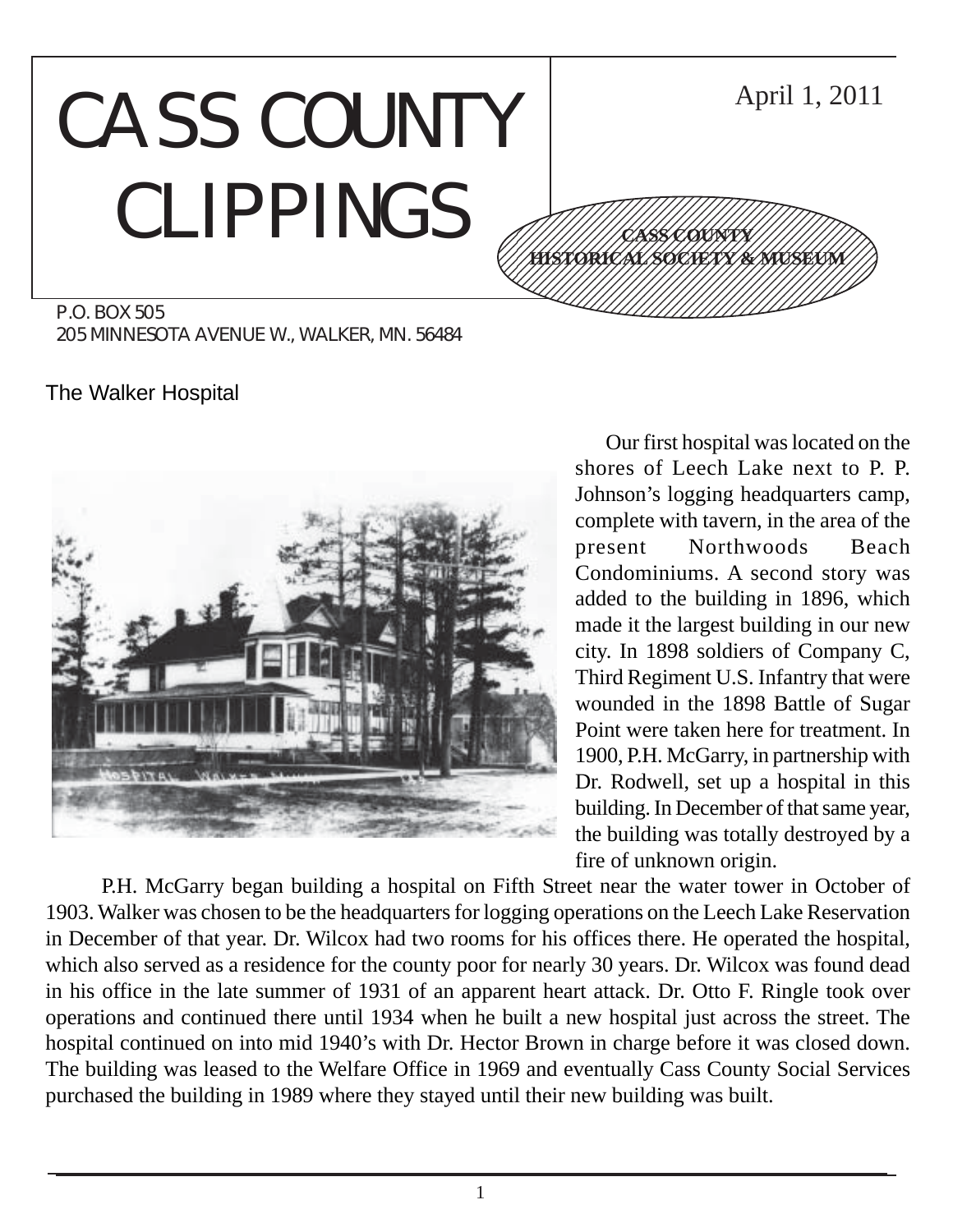# **History Walk**

The second annual History Walk took place on July 20th and on August 24th. This year's walk covered the historical development of Front Street from 1896- 1920. The walk started at 7:00 p.m. from the Cass County Museum and explored Front Street history. Twenty-three people attended each event.

Cass County Historical Society Calendar of Events 2011 April 12, 2011 - Board Meeting at the Museum, 4:00pm

Week of May 2 – Museum cleanup in preparation for season opening May 9

June 14, 2011 – Board Meeting at the Museum, 6:30pm

- July 12, 2011 History Walk along Minnesota Ave, 7:00pm
- August 9, 2011 History Walk along Minnesota Ave, 7:00pm Board Meeting (time to be determined)
- October 11, 2011 Annual Meeting at the Museum, 7:00pm All members encouraged to attend
- December 13, 2011 Board Meeting at the Museum, 4:00pm

## **Cass County Historical Society Board of Directors**

Dan Eikenberry, Pres. Lois Orton, V-Pres Karen Keener Elsie Nelson Sue Eikenberry Don Beadle Martha Winter Alexis Hadrava - Treasurer

#### **Cass County Research Center**

The research center is staffed by the Cass County Historical Society at the Cass County Museum in Walker. Through the winter, research help is available by appointment. The research library, obituary indexes, newspaper microfilm, and other archival materials are accessible for a \$10 research fee for non-members.

## **MIRACLE CURES OF YESTERYEAR**

The miracle cures of today are old stuff to the folks who came to Cass Lake before the turn of the century, when there were doctors like Dr. G. A. Christensen…. The greatest cure for many years around Cass Lake was Dr. Christensen's famous Norwegian Butter, which could and did cure anything from ingrown toenails to dandruff. In fact, the Bemidji doctors at the hospital told Al Potvin, the barber, that they would have to cut off his toe to save his foot and his life. But Al, a stubborn Canadian Frenchman said, "No, you won't!" He went home and put some "Norwegian Butter" on it. He passed away years later with two sound feet, and all his toes.

Charles Hansey got his hand mangled in a corn sheller at the farm. The doctor was out of town, but Doc's son Hjalmer better known as "King" and his chum Leonard Peterson were taking care of the office. They cleaned up Charlie's hand, smeared "Norwegian Butter" over it and gave him some of the butter. Charlie went home and doctored his hand himself. He saved his hand and fingers.

During the flu scare of 1918, Dr. Christensen cured Ed Ittner with castor oil and sulphur and molasses, while folks were dying all around the state with what was known as the "best medical care available." There were stories told about laymen who arose to the occasion and doing surgery when called upon "to do their best." Jim Quinn, who was known as an honest man, told about how he had to cut off Frank McDonald's hand, when they were making hay on the Nuska Meadows. All he had was an ax and a hay knife, and a couple of bottles of Hostettler's Bitters. Frank, who was a relative of Jim Corrigan, verified the story of how Jim Quinn did the job. Frank will be remembered as the tough old lumberjack with one hand, who swept Cass Lake streets in the early days of the pavements. (*Cass Lake Times*, Feb 21, 1974)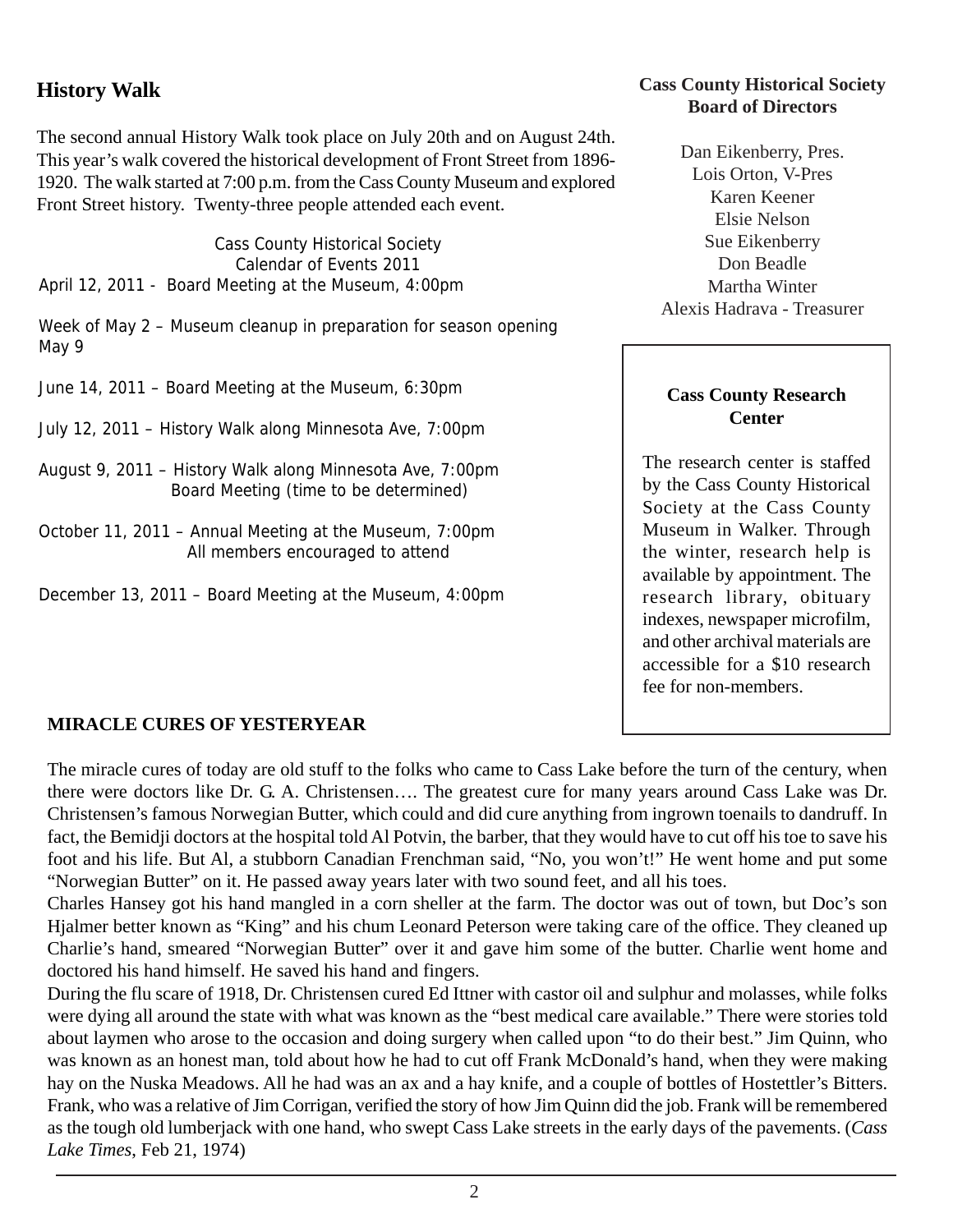# **St. Michael's Hospital, Cass Lake**

The hospital was first opened by the Benedictine nuns from Crookston in 1904. It was largely financed by the sale of hospital tickets from \$1 to \$5, which every jack in the woods was charged for against his wages as a sort of insurance against accidents in the woods. This entitled him to hospital care for a full year, provided his injuries were not related to the use of alcohol or a fight in a local bar. Typhoid fever was a constant fear in the lumber camps, and many men received care for this disease. Accidents in the woods were frequent, and many a lumberjack was indebted to these nuns for his life. Sister Amata sold these insurance tickets. Known as the Lumberjack Sister, she weighed over 200 pounds and was over six feet tall, and



she often traveled from camp to camp where she also darned the men's socks and listened to their "lonesome" tales about their wives and children.

The hospital was located on the site of the parsonage of the Christian and Missionary Alliance Church in Cass Lake. It was a two-story frame building, with a porch. The nuns were dedicated and kindly nurses. Its reputation as a home for the sick and the indigent was of such character that few such institutions gained as much sympathy for its admirable management, but the hospital's support was never equal to the expenditures. It could not be expected to remain in commission without patients. It closed in November 1908 and was demolished in 1915.



Ad from the *Cass Lake Voice*, March 28, 1903.

*We have not been able to locate a hospital named St. Gregory's. The plans were certainly made, but when it was built, it was named St. Michael's.*

Mrs. Mosely, the colored nurse, has opened a private hospital in the P.J. Keating residence and is now ready to receive patients. Phone 127. Cass Lake, Oct 30, 1913.

\*\*\*\*\*\*\*\*\*\*\*\*\*\*\*\*\*\*\*\*\*\*\*\*\*\*\*\*\*\*\*\*\*\*\*\*\*\*\*\*\*\*\*\*\*\*\*\*\*\*\*\*\*\*\*\*\*\*\*\*\*\*\*\*\*\*\*\*\*\*\*\*\*\*\*\*\*\*\* Ad -

Mrs. F. Senyohl, a professional nurse, offers her services to those needing them. Her age and experience render her services of great value to the sick. Mrs. Senyohl may be found at all times on the south side of the railway track, opposite the *Times* office. She will answer day or night calls on reasonable terms. (June 14, 1901)

#### **Cass Lake St. Gregory's Hospital (1904)**

Prominent citizens of Cass Lake have organized a hospital association in that town, and have elected the following officers to serve one year. President, J. D. Jones; Vice president, E. L. Warren; Secretary, N. P. Leisen; Treasurer, Samuel Sutor; Manager, H. R. Allerton.

The Scanlon-Gibson hotel property has been purchased for the purposes of a hospital and will be immediately fitted up for its intended use, and will be known as St. Gregory's. The building, which is a threestory frame structure is to be removed to a more desirable location and alterations made, both inside and out. As now built it is well adapted to its new needs, but will receive many modern improvements, so that when in complete condition for use, will be one of the best-appointed hospitals in Northern Minnesota. (*Bemidji Sentinel*, Feb 24, 1904)

The Wardner building next to the Endion Hotel, which was damaged by fire some time ago is being repaired for Dr. H.W. Smith, a former resident, who spent the past year in Michigan. (Sept 30, 1911)

Dr. Rodwell resigned his government position and returned to Cass Lake in 1911 to engage again in his profession.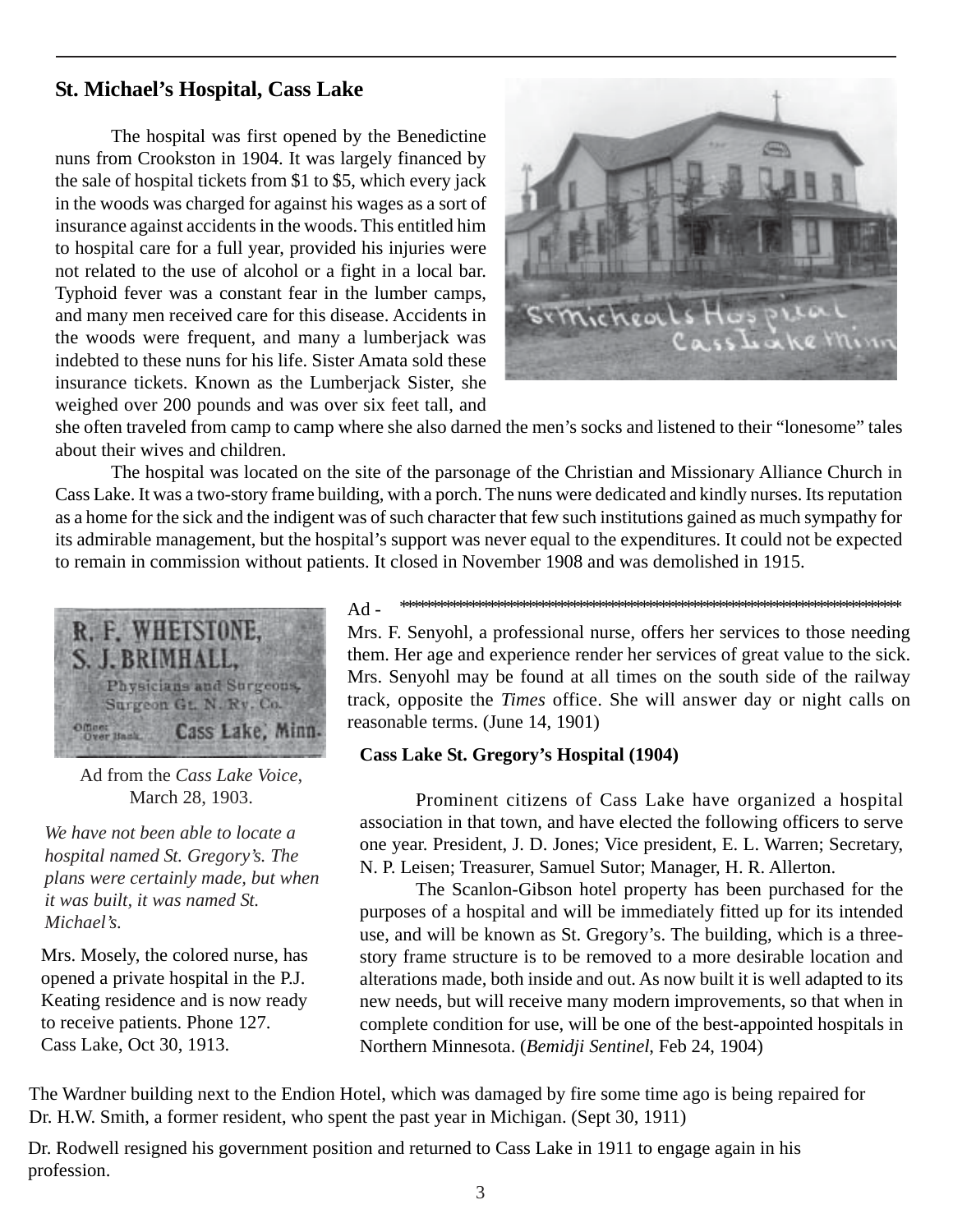## **Cass Lake Hospital (1914)**

Dr. D. F. Dumas became the owner of the Fitger building opposite the Bay View hotel in April 1914. The doctor moved the building to the lot north of the post office and south of the *Times* office and fitted it out as handsome new quarters. The building was finished in hardwood and finely furnished. The ground floor of the building was occupied by L. H. Burns as a drug store; the upper floor of the building was used as the Dumas dwelling and a hospital. Besides the reception room, office and kitchen, there were six guest rooms and an up-to-date operating room. The doctor planned to employ sufficient help for his patients and also those who desired a temporary abode during illness. Rooms were provided for six patients. Dr. Samuel R. Fraker, physician and surgeon, came to Cass Lake about 1916 and purchased the hospital and practice of Dr. D. F. Dumas, and spent about five years at Cass Lake before moving to California. Dr. Dumas moved to Deer River and eventually to Bemidji where he had a practice on Beltrami Avenue until his death in 1933.

## **Coombs Hospital, The Cass Lake General Hospita**l

This hospital building was built as a hotel at the turn of the century, when speculators began buying land in and around Farris, where they expected James J. Hill to establish a railroad shop. But Hill moved the railroad repair shop to Cass Lake, where an entire complex was built along the railroad tracks. As Hill's plans changed, so did the destiny of the hotel, which was then moved from Farris to Cass Lake. The large building was likely moved in the winter, while the ground was still frozen to ensure safe travel. Once moved to Cass Lake, the building was known as the Cass County Hotel. Dave Foster owned it in its early days. Later the building became a hospital. It was used in that capacity for decades under the direction of Dr. Campbell and Dr. Coombs.

Dr. Coombs married Genevieve Simser on September 22, 1935 and graduated from the University of Minnesota in 1937. They both worked at St. John's Hospital in St. Paul before arriving in Cass Lake in February 1939, where he entered private practice. In Sept 1, 1939, Dr. R. W. Campbell and Dr. C. H. Coombs consolidated their hospital and office equipment and facilities into one unit. The Coombs hospital was discontinued. The Cass Lake General Hospital, only recently incorporated, could supply the needed facilities for better surgery and general care. Dr. Coombs took over the management of the hospital, as Dr. Campbell wished to be relieved of that responsibility. Mrs. Coombs, a graduate technician, and Miss Hiebert, a registered nurse, both joined the staff serving the hospital and doctors. Doctors' offices were maintained in the hospital, a portion of which was especially constructed for that purpose.

Dr. Carl Coombs joined the U. S. Navy in November 1942, as a Lieutenant j.g. He returned to his practice in 1946. Years later, Ileane Allen recalled giving birth to her third child, Bonnie, on Mar 8, 1948 in that hospital during a "raging" blizzard." 'The furnace broke down," she remembered, "so the nurses filled all the hot water bottles they could find to pack around me to keep me warm. It worked." Paul Reimer also recalled



4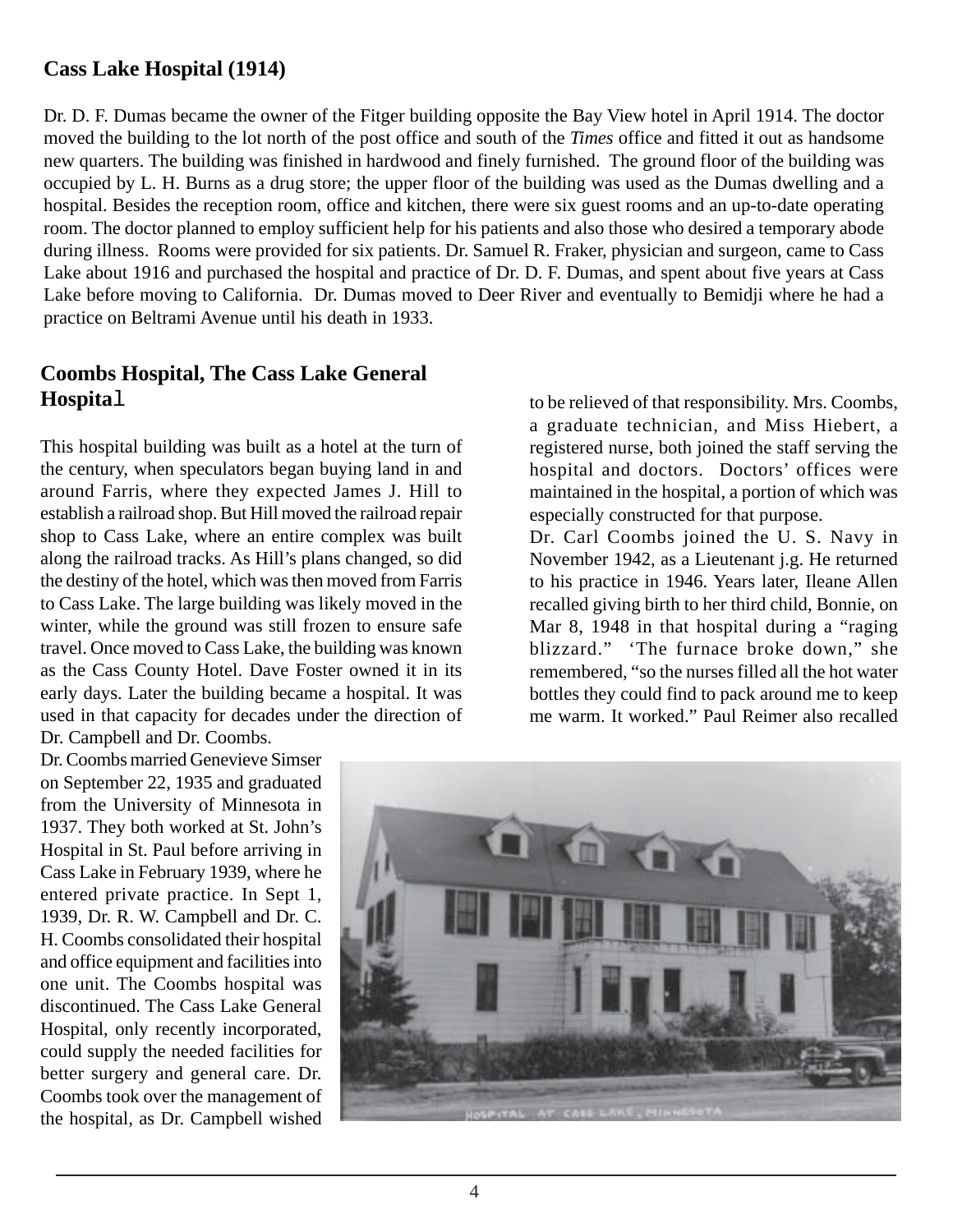being born at that hospital in 1946. It was located just across the street from the Cass Lake City Hall just off Second Street. The hospital was closed sometime in the 1950s.

In September 1952, Dr. Coombs built his clinic. The village purchased the three-story building after assurance from the Minnesota Department of Health that it could be opened as a hospital. The citizens of Cass Lake voted overwhelmingly for its purchase. Then the Department of Health changed its mind and refused to issue a license for its use as a hospital, citing as one of the reasons that, "There were adequate hospital facilities only 13 miles away." The building was sold in June 1955 to Mr. and Mrs. Louis Stirewalt, who operated it as Stirewalt's Boarding House and later as Stirewalt's Apartments. Still later it became the Village Inn, also an apartment complex. Eventually, the building was condemned by the state fire marshal. It did not meet state fire codes, specifically due to its narrow stairwells on the top floor. The city purchased the building soon after it was condemned. A wrecker then leveled the old building, and when the wrecker was finished, the Cass Lake Volunteer Fire Department burned the building's crumbled debris. The area was then backfilled and landscaped into "green space." (*Cass Lake Times,* Dec 11, 2003)

# **Public Health Service Indian Hospital, Cass Lake**

Superintendent Mark Burns of the Cass Lake Consolidated Chippewa Agency proposed a new hospital for Chippewa Indians in 1933. Funds in the amount of \$100,000 were placed to the credit of the Indian department by the National Industrial Recovery Administration to build and equip this hospital. Dr. Z. E. House, whose recommendations for a hospital supplemented Mr. Burns' suggestions, said, "It is significant that this \$100,000 is a gift from the federal government to the Chippewa Indians of Minnesota. No Indian funds will be taken for its construction and equipment. The sum of \$100,000 is adequate to construct and equip a very fine hospital." Construction of the new Indian hospital at Cass Lake began in April of 1936. Upwards of forty men provided the labor on the project and all were assigned through the NRS office in Walker. Officials of Grant Construction began pouring cement on the new hospital on May 10, 1936. Mrs. Irene Holes came to the Cass Lake Indian Hospital on June 21, 1941 as a Staff Nurse. She became Head Nurse on Oct 4, 1944 and in 1948 became Director of Nursing. She retired March 19, 1971 after thirty years of service at the hospital. James W. Tibbetts, Buildings and Grounds Manager, also worked at the Indian Hospital for thirty years. Mrs. Elizabeth Rowlette retired Nov 30, 1965 as the Administrative Officer of the Public Health Service Indian Hospital after 32 years of government service. She had served in the administrative capacity at Cass Lake since September 1956. Jerry Fagerstrom filled the position after Mrs. Rowlette's retirement.

Dr. Philip A. Klieger was one of the first doctors at the hospital. In March 1949, he warned that there was a mild epidemic of virus' pneumonia among the infants of Cass Lake. There were between 20 and 30 cases at the Indian Hospital. The oldest patient at the hospital was 10 months old, and they all were getting the benefit of the new drugs.